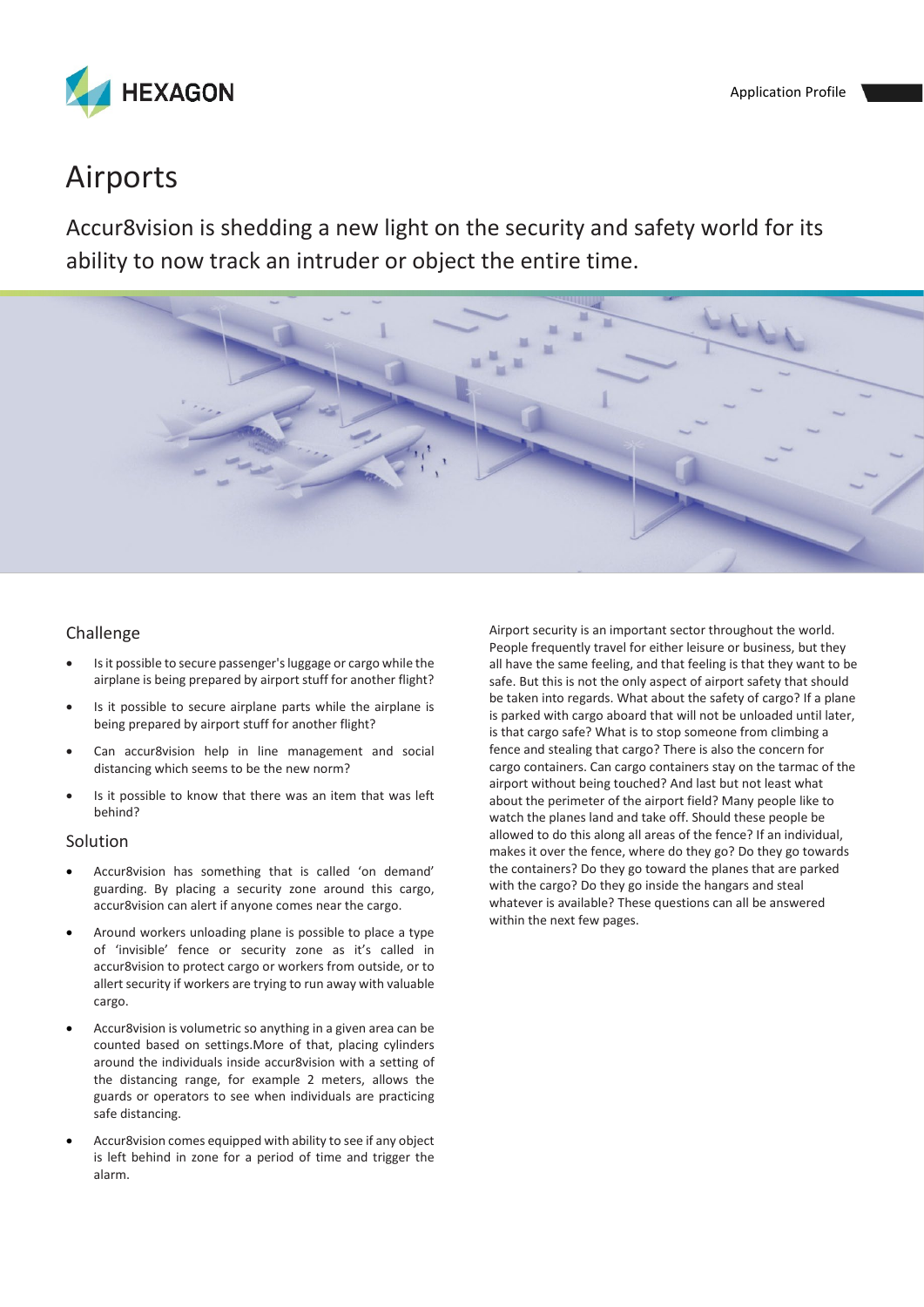# 1 | Airport Perimeter



Airport perimeter security plays a major role in keeping everything inside the airport safe from planes, hangers, airports, all the way to the runways and tarmacs.

Accur8vision can be used as an extra tool to help enforce security around the perimeter. It is more than likely that all airports will have a fence surrounding the land and runway of the airports. What if it was possible to add to that fence with a type of 'invisible' fence.

Accur8vision security zones can be of any shape or height. This means that a security zone can be placed around the fence of the airport at a higher height and a bit wider than the original fence.

This way the fence can be protected without people even knowing. This can help protect the fence from individuals that like to watch planes land and take off. This can also help alert the guards that there is an individual in the area before they can even reach the actual fence.

## 2 | Loading and unloading of planes



Cargo planes are usually full of very valuable items from either companies or individuals. How to make sure that the items on these planes never get stolen? Accur8vision is a great security system to use in these types of situations. Let's say that there are a group of workers that are unloading the plane. Around these workers it is possible to place a type of 'invisible' fence or security zone as it's called in accur8vision. This zone or fence can make it possible that only the workers are inside that area and no one else will be able to enter that area without setting off an alarm.

What happens when the workers leave and/or take a break? It is possible to take that 'invisible' security fence and turn it into full volumetric detection. This means that if anyone enters the security zone that is now surrounding the entire plane, the alarm will be activated. This allows the plane to be able to stay in one spot for a long period of time without being messed with.

#### 3 | Cargo



The second scenario was based on keeping the entire plane secure from theft and watching employees. In this scenario we would like to discuss cargo that is left on the tarmac after being unloaded from the train. Possibly, it needs to stay there for a few days until a different mode of transportation picks it up. It is possible to have a guard sit and watch the cargo but is it really going to deter anyone from trying to steal from this cargo? Probably not. What if there isn't a guard available?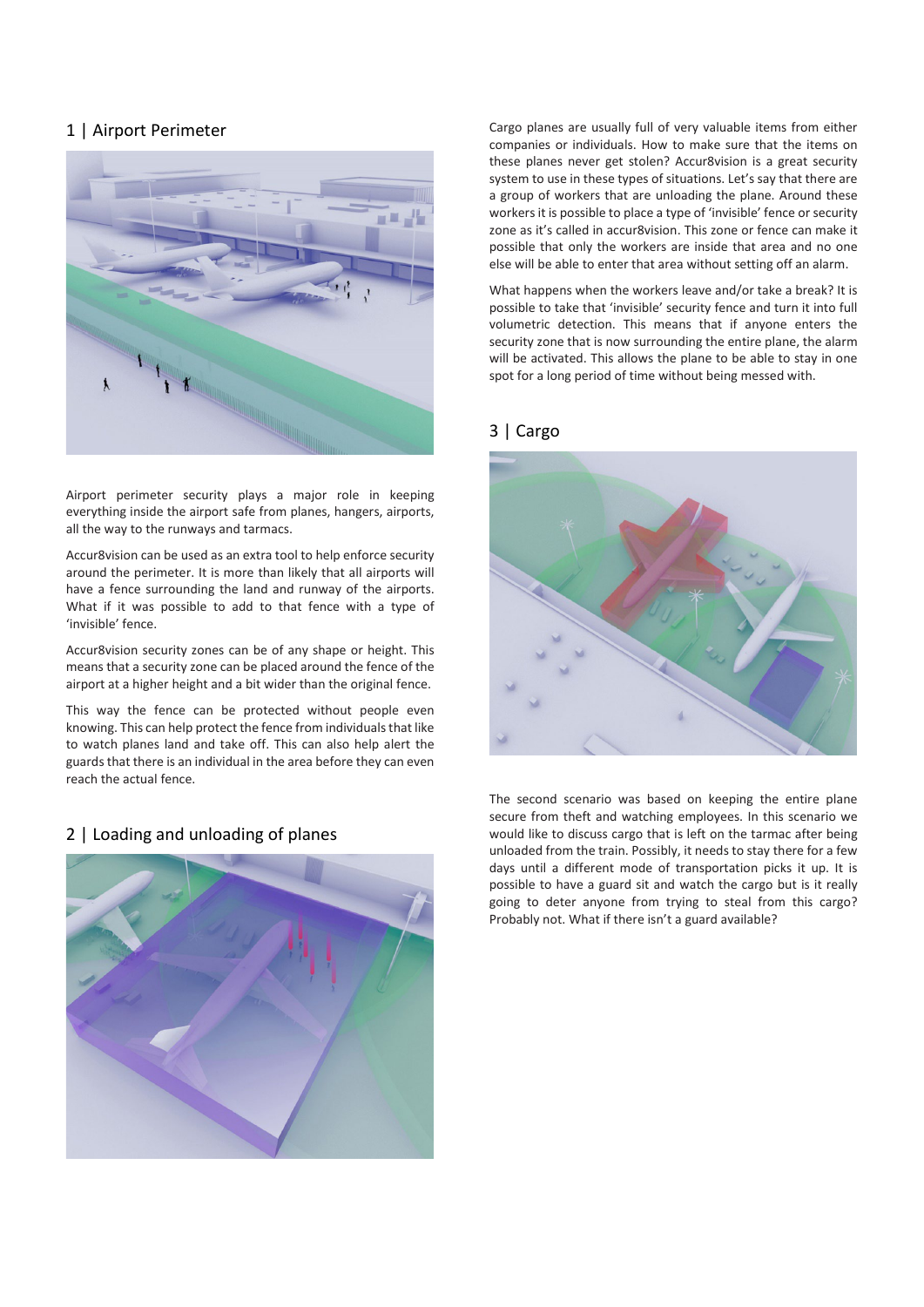### 4 | Social Distancing and Line Management



Above it showed all the great ways that accur8vision can effectively secure the outside area and perimeter of an airport. But what about the inside? Can accur8vision help in line management and social distancing which seems to be the new norm? Accur8vision is volumetric so anything in a given area can be counted based on settings. If there is a line area that is only allowed 10 people, accur8vision and the lidars can show the number of people in the line. Once this number has reached the max, accur8vision will set off an alarm so that the operator can know that the limit is at it's max. It can then either activate a gate or allow a TV screen to show that this line is at it's max and individuals will need to find a different line. What about social distancing? Placing cylinders around the individuals inside accur8vision with a setting of the distancing range, for example 2 meters, allows the guards or operators to see when individuals are practicing safe distancing. When two of these cylinders come into contact with each other, a close proximity alarm can be activated, and this information can be communicated back to the guards on duty at the airport terminal.

#### 5 | Left Behind Objects



During this age of time people can be a bit nervous when they possibly see a bag or backpack or suitcase or something along these lines left by itself in the terminal or somewhere in an area that it shouldn't be. Many major city airports also have public transportation that goes straight to the airport. This is another area where something can be left behind. Was the item left there on accident or on purpose? What if it was possible to know that there was an item that was left behind. Accur8vision comes equipped with this ability by using security zones and the BLK247 lidar. Security zones can be placed throughout the entire area of the airport terminal or subway station. The operator can place these zones where they believe to be the most important. If an object is left behind in one of these zones for a period of time (which can be set by the operator), an alarm will be activated and the operator can send security personnel to see about the left behind object. This is capable due to the BLK247 which is a lidar that is also equipped with thermal cameras and 12-megapixal cameras. Another plus about the system is that the trajectory is also seen inside accur8vision. This will help authorities be able to track whom left the object behind in the first place. This can help abate the feeling of uncertainty amongst passengers and people alike and possibly save anyone from being hurt.

#### 6 | Group Formation



There are some areas in an airport where the operators or guards will want to pay attention to individuals that might be forming into a group. There is a way inside accur8vision that if certain individuals meet for a certain amount of time, an alarm can be activated to make the operator or guard aware of what is happening. Maybe it is not a big deal or maybe it could be. But with accur8vision it allows the situation or upcoming situation to be known and handled. Another reason for group formation could contribute to safety. If there is a big group of individuals forming either in the hallways or in front of emergency exits or anywhere that could be a problem, accur8vision can let the operator be aware of these situations and the group can be dispersed before it becomes a problem.